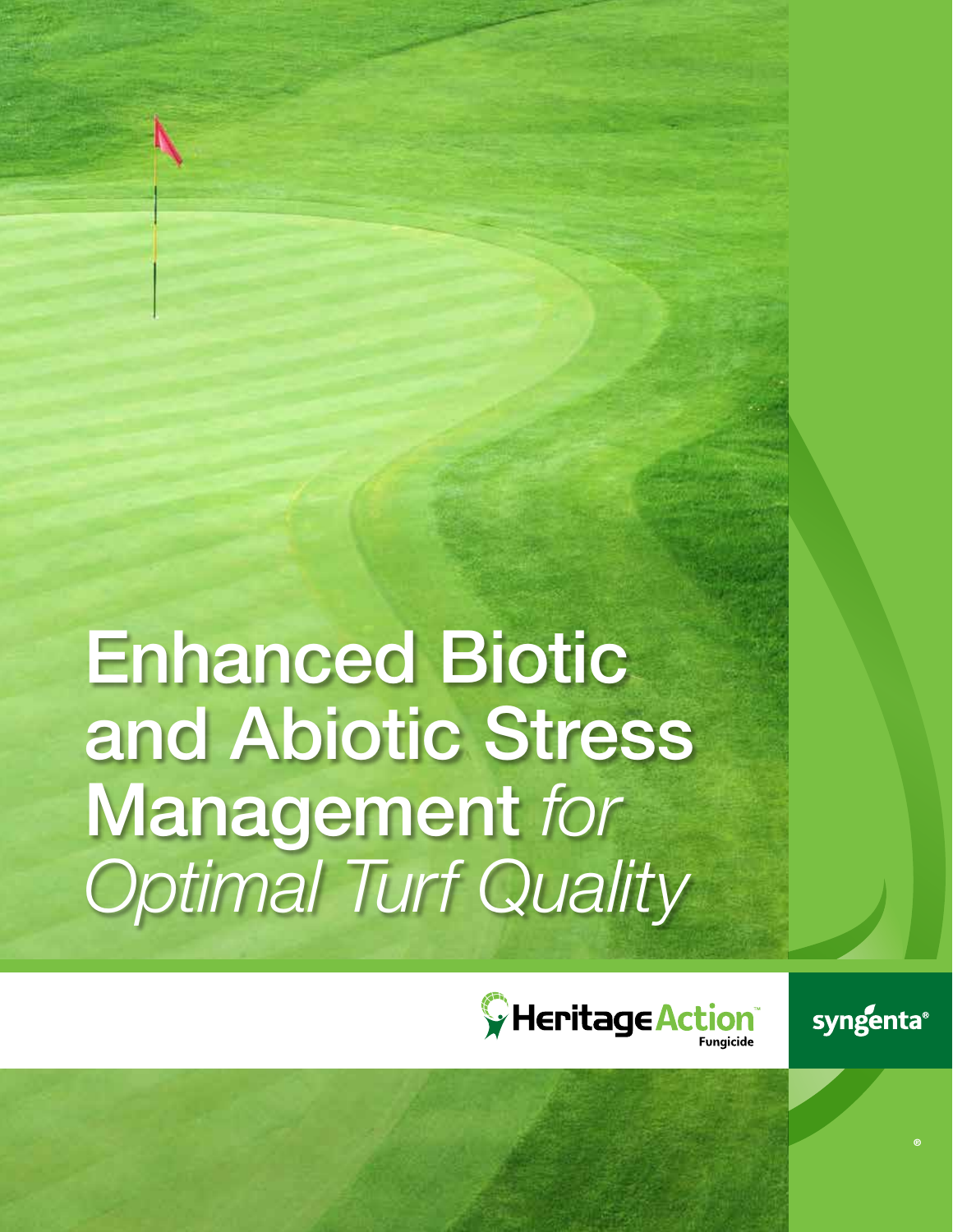**Heritage Action<sup>™</sup> fungicide** delivers hybrid technology that couples the proven disease control of Heritage™ fungicide with a boost of acibenzolar-S-methyl (ASM) to help plants better manage biotic and abiotic stress. ASM is the only active ingredient registered in turf that is recognized by the Fungicide Resistance Action Committee (FRAC) to have systemic acquired resistance (SAR) effects. This empowers the plant to engage its own natural stress defenses to improve plant performance, providing optimal turf quality and playability.

The disease-fighting effects of azoxystrobin combined with the plant performance benefits of ASM offers:

- Highly systemic root to leaf protection
- Enhanced disease control
- Proven abiotic protection that naturally improves plant stress tolerance
- Protection of plant roots against diseases resulting from nematode damage
- Excellent turf safety
- Best-in-class turf quality for both warm and coolseason turf

# Abiotic Stress Management to Enhance Plant Performance

Heat, wind, humidity and water availability all have a significant impact on plant performance. Heritage Action moves systemically throughout the plant and stimulates the production of five plant proteins that help manage abiotic stressors.

- **Energy production**
- Drought tolerance
- Heat tolerance
- Enhanced photosynthesis
- Pathogen defense

### **Protection from Abiotic Stressors with the Syngenta Portfolio**

### **Systemic Movement of Azoxystrobin versus Competitive Fungicides**



The graphic above shows that Heritage is translaminar and has more systemic movement

through the leaf than competitive fungicides. After a single droplet of product was applied at the base of the leaf, Heritage moved with more intensity to provide superior coverage and disease control.

|                                                   | <b>Photosynthesis</b> | Root Development | <b>Water Efficiency</b> | <b>Drought Tolerance</b> | <b>Heat/Cold Tolerance</b> |
|---------------------------------------------------|-----------------------|------------------|-------------------------|--------------------------|----------------------------|
| Primo Maxx <sup>+</sup><br>Plant growth regulator |                       |                  |                         |                          |                            |
| <b>\ppear*</b><br>Fungicide                       |                       |                  |                         |                          |                            |
| <b>Daconil Action</b><br>Fungicide                |                       |                  |                         |                          |                            |
| $\mathbf \hat{y}$ Heritage A<br>Fungicide         |                       |                  |                         |                          |                            |

Syngenta offers a range of products that help boost a plant's natural defenses against abiotic stress.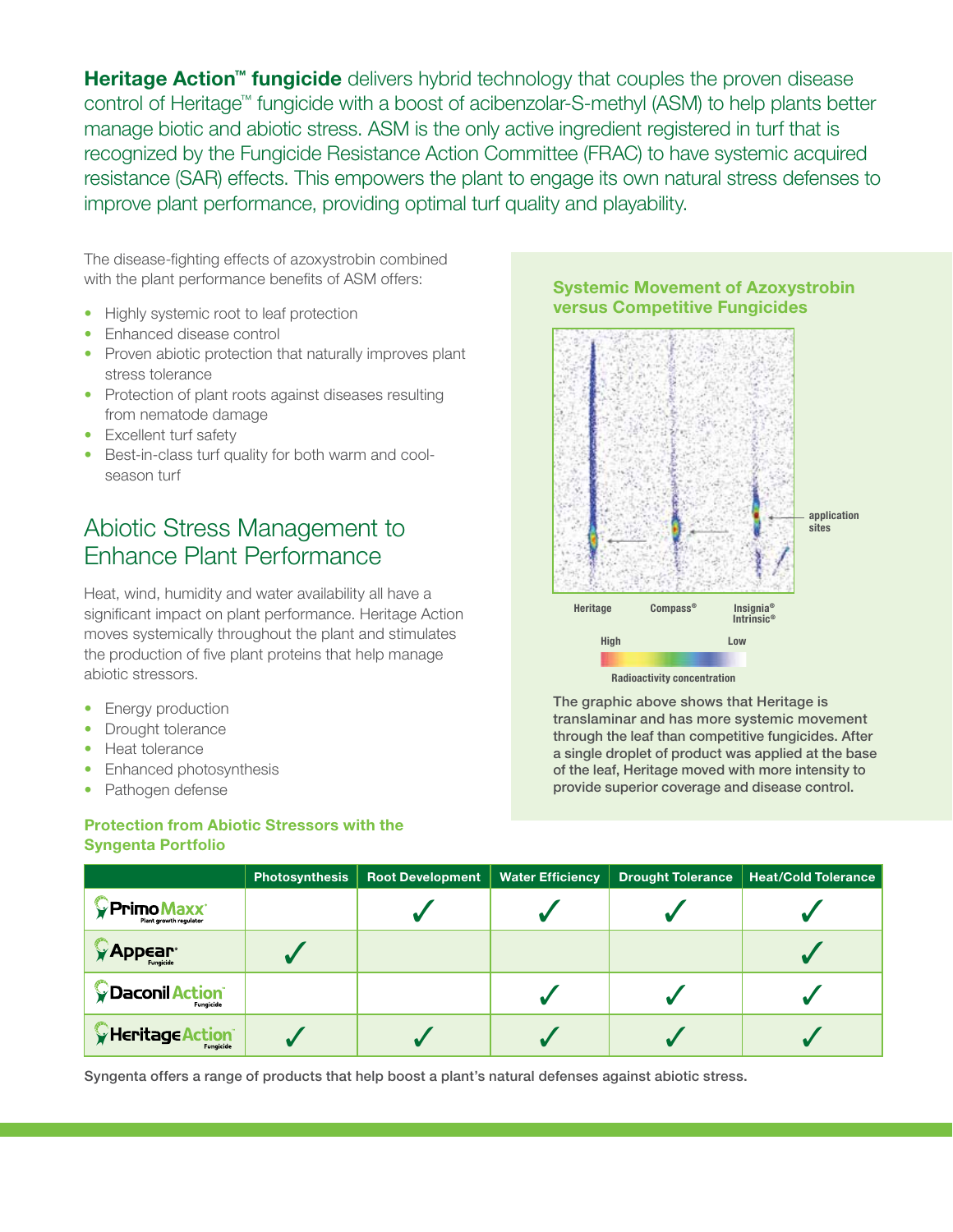With the abiotic benefits of Heritage Action, you'll see visual benefits to your turf, including:

- Reduced wilting
- Quicker recovery from aerification
- Prompt recovery from heat and drought stress
- Faster green-up

# Drought Tolerance through Reduced Water Loss

In plant leaves and stems, stomata are pores that act as a gateway to control gas exchange, including water vapor. Stomata support transpiration to supply water and minerals to the entire plant system. ASM is the only product found to beneficially affect stomatal regulation to maximize water retention in drought conditions.

### **Drought Stress Tolerance on Bermudagrass**



When compared with Insignia SC Intrinsic brand fungicide, turf treated with Heritage Action fungicide showed better drought tolerance.

*Syngenta Research Facility, 2014. Photo taken three days after drought. Fungicide treatments were applied both 16 days and two days prior to initiation of drought stress.*

#### **Drought Stress Tolerance on Bentgrass**



*Syngenta Research Facility, 2014. Fungicide treatments were applied 16 days and two days prior to initiation of drought stress.*

# Enhanced Disease Control

Heritage Action helps control more than 20 diseases including enhanced control of:

- **Anthracnose**
- *Pythium* diseases

• Bacterial wilt suppression

• Brown patch

• Summer patch • Gray leaf spot

*See label for additional diseases.*